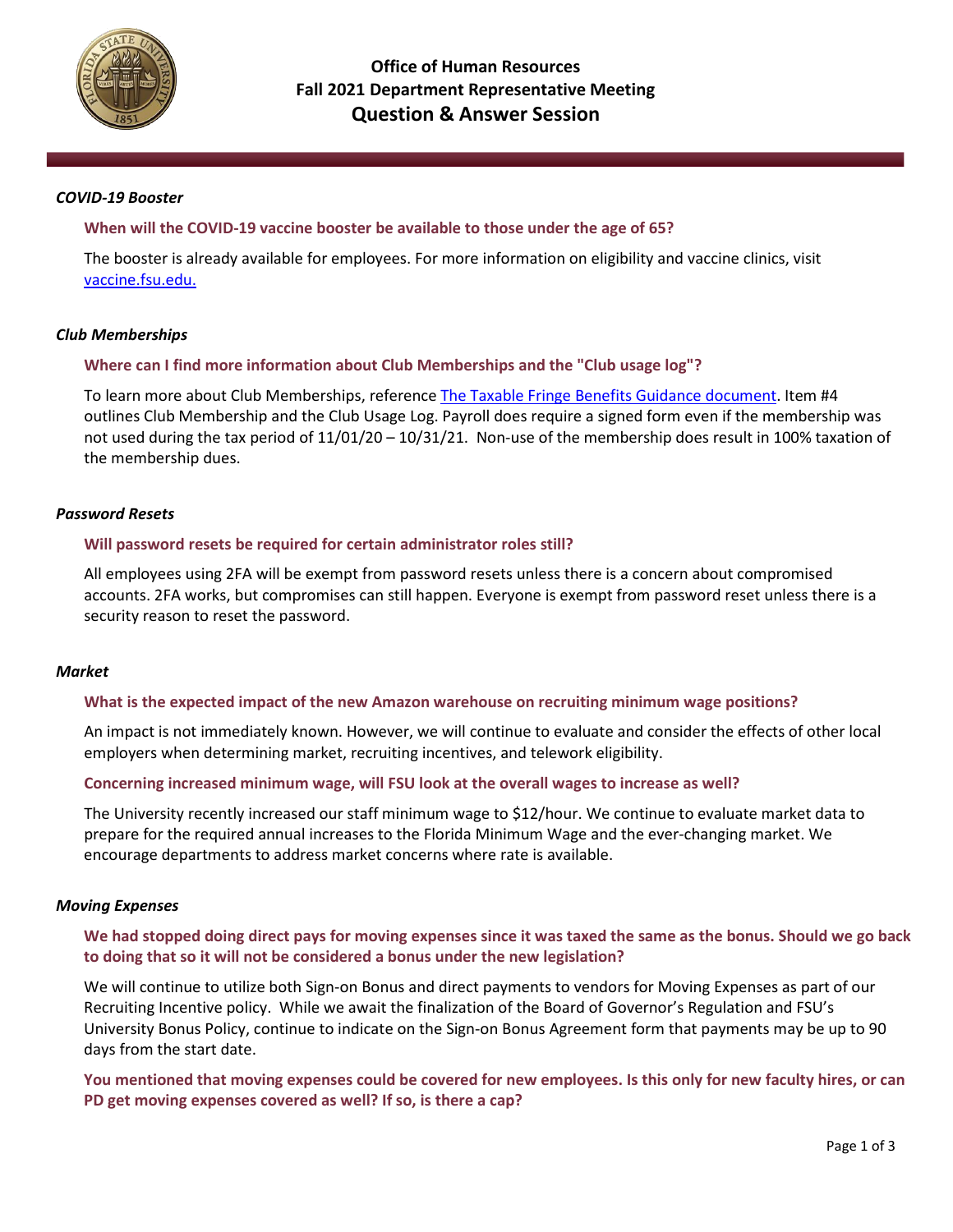Under the [Recruiting Incentives](https://policies.vpfa.fsu.edu/policies-and-procedures/faculty-staff/employment-recruitment#B12) policy, moving expenses may be used as a tool to attract key talent for Faculty, Executive Service, and A&P positions pay band 05 and above. Exceptions for critical and hard-to-fill positions require pre-approval from the CHRO. OPS (including Post Docs) are not eligible for payment of recruiting incentives. A Sign-On Bonus may be offered up to 15% of the annual salary. Direct payment to a vendor for moving expenses does not have a specific cap in the policy. However, consult with Procurement Services before the employee enters into an agreement with a company.

## **Can Post Docs qualify for moving expenses?**

Post Docs are considered OPS employees. Per policy, OPS employees are not eligible for payment of recruiting incentives.

## *Bonus/Merit*

## **What is the difference between a bonus and merit raise?**

A bonus is a nonrecurring, one-time payment used to recognize and reward an employee for significant performance or a contribution to a special project over a limited period of time. A merit raise is a recurring pay increase to the base salary that rewards employees for sustained superior performance as measured by preestablished goals.

### **Was there a specific date as to when we can start submitting for bonuses again?**

We anticipate beginning to process bonuses again within the next month. We will communicate when the University's Bonus Plan is effective.

### **Even though there is a bonus freeze, are merit increase requests still being processed?**

Yes. Individual increases based upon merit are not included in the hold on processing individual bonuses.

## **Will we still get a bonus on the November 19 paycheck?**

Yes. The University's staff bonus scheduled to pay on the November 19 paycheck is not impacted by the hold on processing individual bonus requests.

### *Recruitment*

# **When will the FGTRP form be implemented into Smart onboarding?**

It is part of onboarding but not SMART. The item is on the radar, but there is no timetable for getting it into the smart onboarding system.

### **How do I get my openings posted to Inside Higher Ed and Insight into Diversity?**

All jobs posted on the FSU Jobs site are automatically advertised with Inside Higher Ed and Insight into Diversity. The University has paid contracts to advertise all FSU job openings with these two companies.

# **Could you please clarify the "open until filled" option? We were told we could no longer use this and could only post for up to 30 days. May we now use this for any postings?**

A&P and salaried Faculty postings can be advertised as "open until filled." USPS positions cannot be advertised as "open until filled" due to compliance pieces for Veteran's preference and internals in the bargaining unit. USPS positions will instead be advertised for a few weeks and then extended as needed once applicants have been screened, routed, and reviewed. OPS postings are advertised for lengths of time no longer than the current semester.

### **Does the Acknowledgment of Work Abroad form also apply to faculty appointed through International Programs?**

Yes, the Acknowledgement of Work Abroad form applies if the faculty member will be employed by Florida State University while physically working outside the United States.